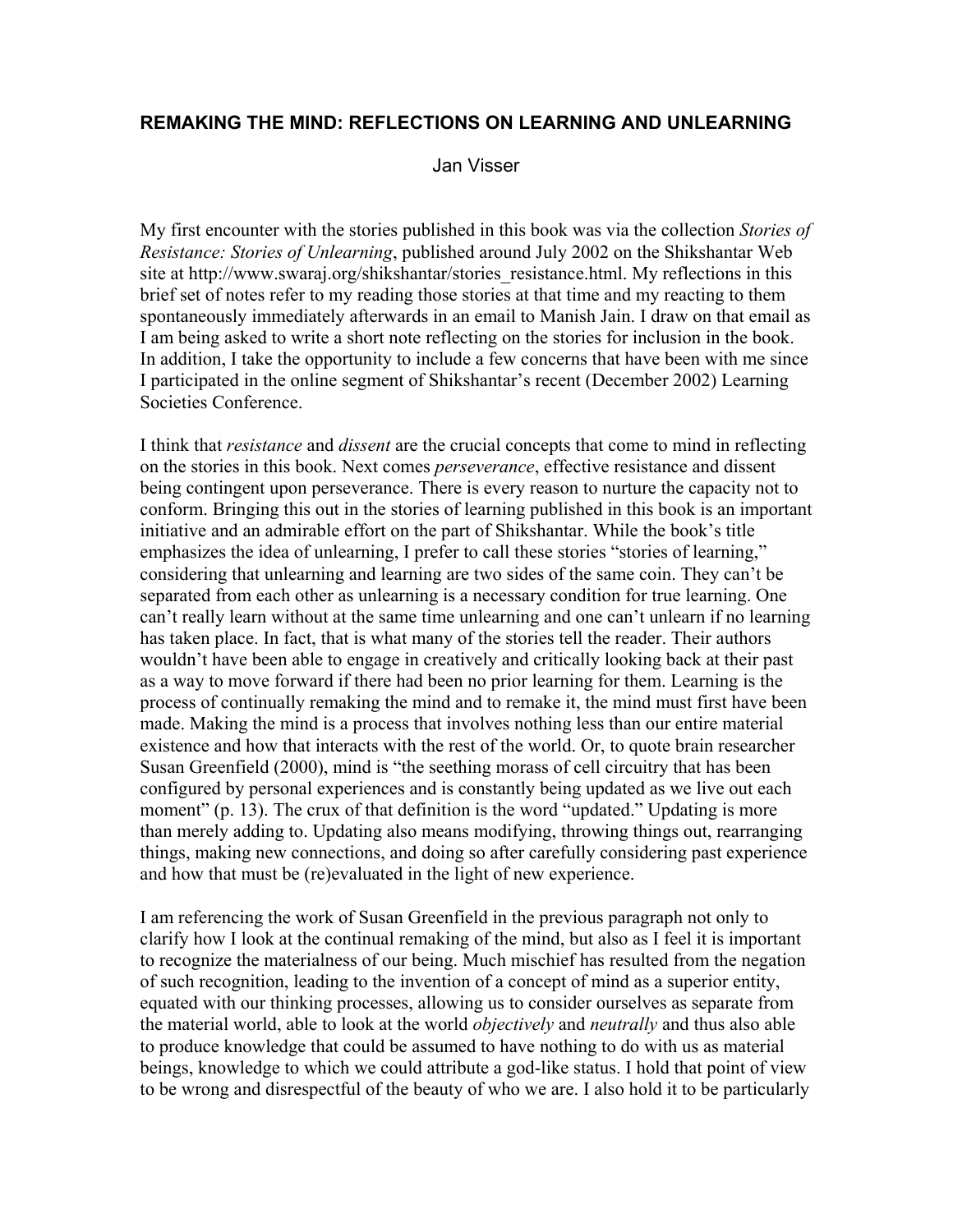out of touch with major concerns that surround our existence at the beginning of the twenty-first century.

Once the thinking process had been separated from the materialness of humans, it could itself be further fragmented. That is exactly the way thought processes started behaving since the invention of dualism and how they have impacted on the history of scientific and technological development for the past couple of hundred years. The resulting fragmentation of knowledge has both become an important basis for the advancement of science and for the human inability to live with science. In his collection of essays *Wholeness and the implicate order*, physicist David Bohm (1980) argued that the process of separation has gone too far and that it has become time to reconnect with ourselves and discipline our minds to see wholeness rather than wholes that are reconstituted from independent fragments. This requires having a world view that we probably all had when we began our lives, but subsequently were taught to lose.

Many of the stories in this book echo Bohm's proposal to restore wholeness as a mainstay for the functioning of our mind. These stories are, in my view, timely. The convolution as well as the planetary extent of the potential impact of the problems humans have to deal with at this juncture in time are such that we all have to look upon ourselves is parts of larger wholes – historically and socially – and think of ourselves as contributing entities in a harmoniously self-organized social process, interacting constructively with the world around us.

Quite a few of the stories are critical of the schooling culture. I think that beyond schooling there are many other spaces of "learning," if they may be called that, where one gets conditioned to conform, the media and organized work environments being among them. In addition, and while I recognize that the culture of schooling is perhaps most forcefully represented by the schools as we know them, I think that it is too easy a conclusion that we should simply do away with schools. I continue to ponder the question if all schools, by the very definition of their being an institutionalized effort at providing large numbers of people with opportunities to learn, are necessarily bad. Certainly, there are alternatives to the school. Some people have very successfully, and in a more wholesome way, learned at home the things for which others go to school. Considering that so many people don't have parents who introduce them to things like reading, what do we do? The story writers in this volume have highly developed linguistic abilities in various registers (creative writing, critical reading, etc.) and they owe, as often becomes clear from their stories, their resistance to those very abilities. Because of the importance for all people to have the same capacity to resist and dissent, we must find ways to develop that kind of "literacy," as well as many other important human abilities, broadly. If we can shake the Education For All doldrums in the process, so much the better. There is, no doubt, a need for a better mix of self-organization and planned organization/institutionalization in the world of organized learning. Most complex systems in which humans participate, thrive on a wise mix of the two. With all the emphasis on centrally planned formal schooling (including the uncritical acceptance of the mainstream patterns on which schooling systems are being modeled around the world), many opportunities to create and develop the conditions of learning in other